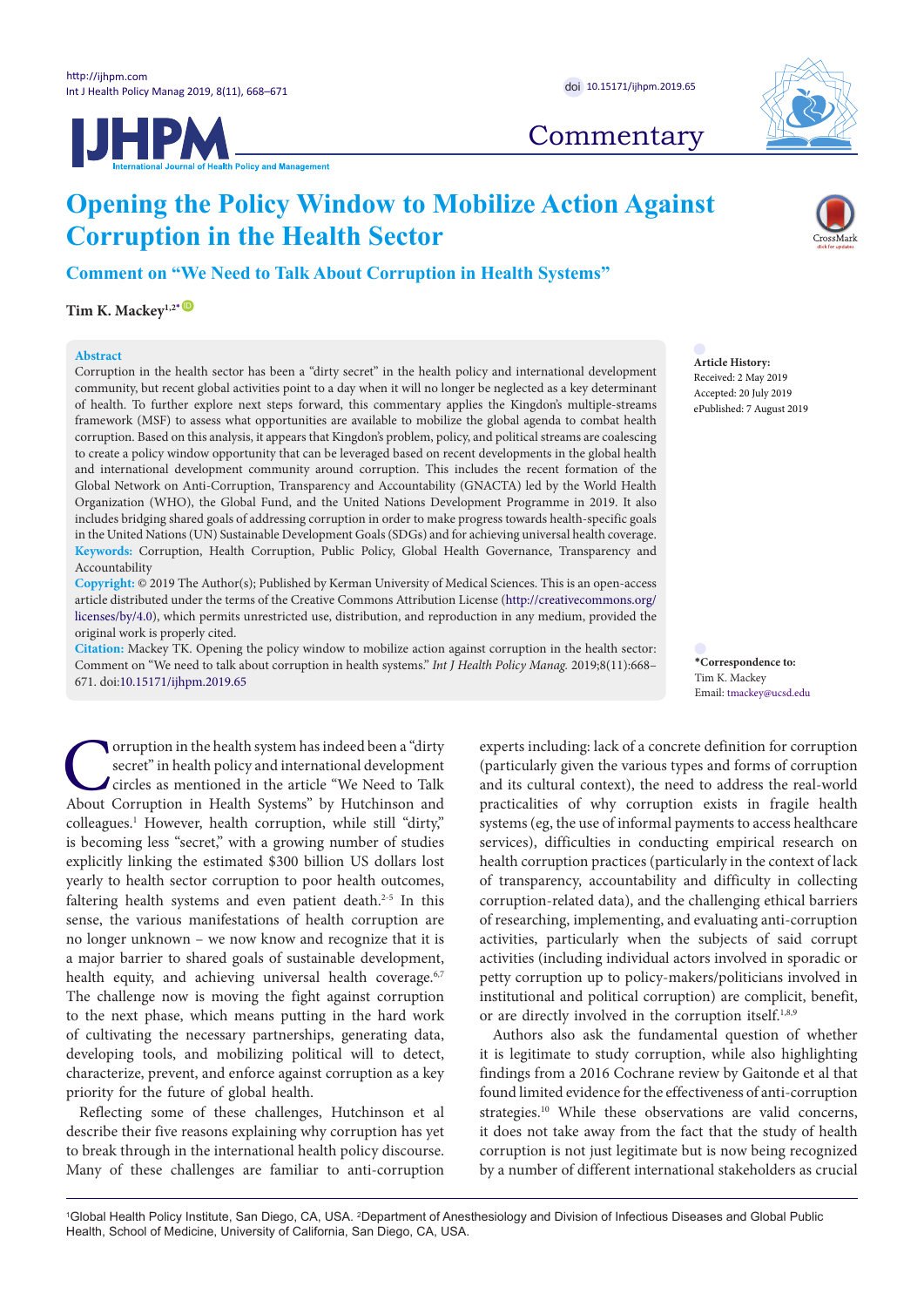to the current and future success of global health programs and initiatives as outlined below.<sup>5</sup>

Authors conclude that there is a need to convene key stakeholders to debate, reach consensus, and develop an international agenda to empower people to talk about corruption in health systems. Here, authors should be encouraged that such activities are already underway and have new and exciting support from the international community. Specifically, this includes the recent formation of the Global Network on Anti-Corruption, Transparency and Accountability (GNACTA) led by the World Health Organization (WHO), the Global Fund, and the United Nations Development Programme in 2019. As key organizations representing constituencies in the international public health, multilateral global health funding, and international development spheres, GNACTA is positioned to act as a key health anti-corruption fora now and into the future provided it receives appropriate support and a strong mandate to take action. Hutchinson et al also suggest the need to prioritize actions based on risk to vulnerable groups and impact on health systems. This is a logical conclusion, but one that is already being carried out in the field through risk-based fraud, auditing, and law enforcement practices.5,7 Hence, efforts are well underway, but the journey to adequately control health sector corruption will be continuous as corruption simply cannot be eradicated like an infectious disease, instead it is chronic to healthcare systems.

In response, this commentary focuses not on the limitations of tackling health sector corruption, but the opportunities to leverage existing international momentum by adopting John Kingdon's multiple-streams framework (MSF) to identify priorities needed to address this seminal global health challenge.<sup>11</sup> The piece focuses on applying MSF to the examination of existing policy, programmatic, and governance frameworks, such as GNACTA [\(https://hsgovcollab.org/](https://hsgovcollab.org/en/event/consultation-proposed-global-network-anti-corruption-transparency-and-accountability-health) [en/event/consultation-proposed-global-network-anti](https://hsgovcollab.org/en/event/consultation-proposed-global-network-anti-corruption-transparency-and-accountability-health)[corruption-transparency-and-accountability-health](https://hsgovcollab.org/en/event/consultation-proposed-global-network-anti-corruption-transparency-and-accountability-health)), the United Nations (UN) Sustainable Development Goals (SDGs) (<https://sustainabledevelopment.un.org/sdgs>), and the UN Convention against Corruption (UNCAC) [\(https://www.](https://www.unodc.org/unodc/en/treaties/CAC/) [unodc.org/unodc/en/treaties/CAC/](https://www.unodc.org/unodc/en/treaties/CAC/)), and how they can form a unique convergence event for a "policy window" to mobilize anti-corruption global health governance.

## **Kindgon's Policy Window for Health Anti-corruption?**

It has been over 30 years since John Kingdon first published the MSF in his book "Agendas, Alternatives and Public Policies," which originally focused on public policy agenda setting in the US domestic policy context.<sup>11</sup> However, Kingdon's MSF continues to hold relevance today, including in the area of comparative policy analysis and health systems research.12 Simply put, MSF examines agenda setting processes focusing on three "streams" including the "problem stream," "policy stream," and the "political stream" that primarily act independently. However, when these streams converge, they create an opportunity for a "policy window" that can help facilitate policy change.12 Below we describe each of these streams and how they can create a global policy window

specific to mobilizing international anti-corruption efforts in the health sector.

The first MSF stream is the problem stream, which begins with recognition of a public problem that requires government or state action for resolution. The problem stream requires elevating attention to public matters so they can be recognized and acted upon by decision-makers (eg, policy-makers and political leaders). Garnering attention or political pressure to a problem often requires dramatic events that raise awareness to the issue simultaneously among the public and policy-makers audiences. When politicians or government official decision-makers themselves are directly implicated in corruption, this is particularly challenging, often requiring public outrage, civil society mobilization, anticorruption advocacy campaigns (eg, letter writing and online campaigns, petitions, earned and traditional media, etc), and even litigation in the hopes of mobilizing anti-corruption coalitions or creating pressure for government/regime change or anti-corruption policy-making.

From a macro historical level, taking corruption out of the shadows and elevating it to the problem stream has occurred through a progression of important voices that have helped de-stigmatize the word "corruption." This includes the seminal 1996 speech by former World Bank President James Wolfensohn's, calling for global action against the "cancer of corruption," to more recent statements by former World Bank President Jim Yong Kim, who denounced corruption as "public enemy number one," and former US Secretary of State John Kerry, who characterized corruption as a "pandemic."7

Further, high-profile events such as allegations of corruption and misuse of funds in the Global Fund's portfolio reported by the Associated Press in 2011 have raised alarms across the global health and international development aid communities, as well as rebuke from donors.<sup>7,13</sup> This event, though viewed as damaging to overall global health prospects, can also be seen as a critical juncture in bringing needed recognition that the presence of corruption, no matter the size (as reports of the \$34 million in missing funds for this incident were less than 1% of the Global Fund's total grant portfolio) has the power to undermine the integrity of multibillion dollar global health programs, hence elevating the issue to the problem stream.7 Public awareness and fear of health corruption has also appeared in domestic survey data where the Kaiser Family Foundation found that corruption is viewed as the biggest barrier to improving health in developing countries among US respondents.<sup>5</sup> This is particularly important as the United States remains the top source for development assistance for health.<sup>14</sup>

Second, the MSF policy stream involves the conceptualization and proposal of solutions to address identified problems. More simply, if a problem is identified but has no policy solution, then it cannot be acted upon or included in the decision-making agenda.<sup>11</sup> Hence, decision-makers will prioritize problems that already have needed solutions in place, though those decision-makers involved in corruption (whether they be democratically elected representatives, technocrats, or non-democratic regimes) themselves may either block, amend, or refocus solutions to externalize the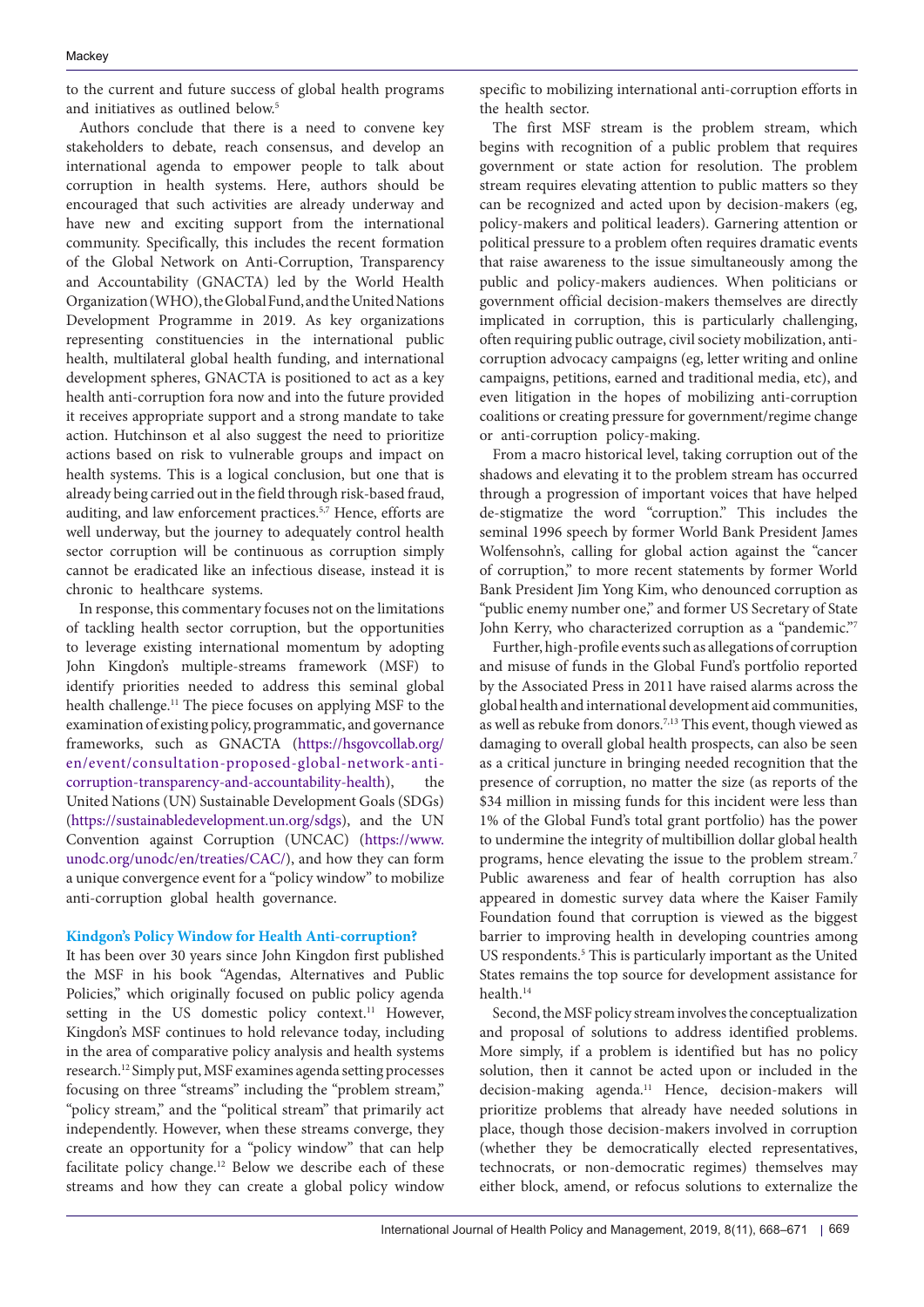problem based on their own preferences, particularly in the case of systemic corruption or state capture. Hence, there is a need for a broad base of proposed solutions that can be generated by experts (including academia, civil society, and other stakeholders) and can then be independently assessed for action or inaction, narrowed to those that represent feasible policy change options, and then championed by a broad coalition of anti-corruption constituents to pressure political action and accountability. Here, though evidence to support the effectiveness of anti-corruption measures remains relatively weak, the necessary collection of experts that can create multisector solutions to address health corruption is rapidly taking shape. GNACTA represents such a convening place to generate diverse anti-corruption solution options that can be designed in conjunction with existing national law and internationally binding legal instruments coupled with multistakeholder advocacy and technical assistance to countries.

Existing domestic and international policy instruments that can be leveraged as solutions include UNCAC, a universal anti-corruption instrument that focuses on prevention, criminalization, international cooperation, asset recovery, and technical assistance and information exchange, which can be specifically tailored to corruption in the health sector.<sup>9</sup> It also includes domestic anti-corruption laws, such as the US Foreign Corrupt Practices Act and the UK Bribery Act, whose influence could be extended by adoption of similar laws and regulations in other countries. Critically, health corruption is a trans-sectoral issue, particularly in the context of how corruption negatively impacts the social determinants of health and health equity. Hence, anti-corruption approaches cannot simply be limited to the health sector and instead should be focused on trans-sectoral interventions in other industrial, economic, and social spaces. Legal, treaty, and governance instruments such as UNCAC, the US Foreign Corrupt Practices Act, the UK Bribery Act, and the SDGs represent optimal convening places to tackle corruption from this trans-sectoral approach.

The third "politics stream" is made up of factors that are political in nature (eg, changes in governments/ administrations, upswing in public opinion, and increased advocacy/lobbying) that can ostensibly generate the political will needed to take action against a problem. Here again, GNACTA's formation represents a critical opportunity for mobilizing both partnership but also multistakeholder advocacy around combating health corruption. Collectively, GNACTA enjoys the participation of members from international organizations, multilateral development agencies, academia, national government officials, and civil society, all of whom can collectively advocate to their national governments and the UN system under a unified voice and multistakeholder platform. Bolstering GNACTA is also the UN SDGs, which via Goals 3 and 16 provide evidence of global consensus (including specific SDG targets and indicators) that improving health *and* combating corruption are key pillars for 21st century development.<sup>6</sup>

Hence, the converge of the MSF "problem," "policy," and "political" streams around health corruption appear to be taking place. Specifically, the "problem" of health corruption is now evident in the increased number of publications around the subject (including a special collection of health corruption articles currently being developed with partnership from the WHO) and recognition of the problem through civil society advocacy and international meetings such as the 2016 Anti-Corruption Summit held by former UK Prime Minister David Cameroon. The "policy stream" is also maturing with domestic and international anti-corruption instruments to enforce against corruption and global governance approaches included in the SDGs to measure health and corruptionrelated indicators as a measure of progress towards sustainable development. Finally, the "political" stream is also emerging, with recognition of the unique dangers of health corruption among various international organizations personified by GNACTA, but also included at the recent G20 Osaka Summit where the topics of global health and anti-corruption were both included in the G20 Osaka Leaders' Declaration.<sup>15</sup>

Lastly, the rise of autocratic regimes in certain countries has raised the profile of corruption among the broader public. This includes high-income countries such as the United States, where public perception and concerns about corruption in government and the executive branch are becoming more pronounced.16,17 Hence, signs are pointing to greater public awareness and fear of the influence of corruption, potentially unlocking the final stream of public awareness that can force the "opening" of a health corruption Kingdon policy window.

## **Conclusion**

As the streams of problem, policy, and politics converge around corruption, a policy window appears to be materializing that can take us to the next phase of fighting corruption in health. Further, beyond policy and governancefocused approaches, specific anti-corruption solutions, such as targeted risk assessment using a heat map to prioritize anti-corruption interventions for issues with the highest likelihood and negative impact, evaluation frameworks that trace impact on financial, performance, and health indicators, and good governance tools (such as the WHO Good Governance for Medicines tool), are already in place and ready to be utilized.<sup>18</sup> Another important solution area are new technology applications that could represent next generation solutions, powered by innovations in data mining, machine learning, and emerging technologies such as blockchain.<sup>7,19</sup> In fact, during the inaugural GNACTA meeting in Geneva, Switzerland, an "Experience Exchange Marketplace" was held where select participants shared their research and results from anti-corruption solutions and case studies providing examples of health anti-corruption in practice. Importantly, establishing a research agenda to empirically test these solutions is necessary to support evidence-based policymaking and implementation in the field, though that should not delay the maturing of a robust "policy" and "solution" stream for health corruption.

The success of GNACTA will be critical to opening Kingdon's policy window and walking through it. However, I am already encouraged by progression made since my first publication on health corruption in 2012, when reviewers